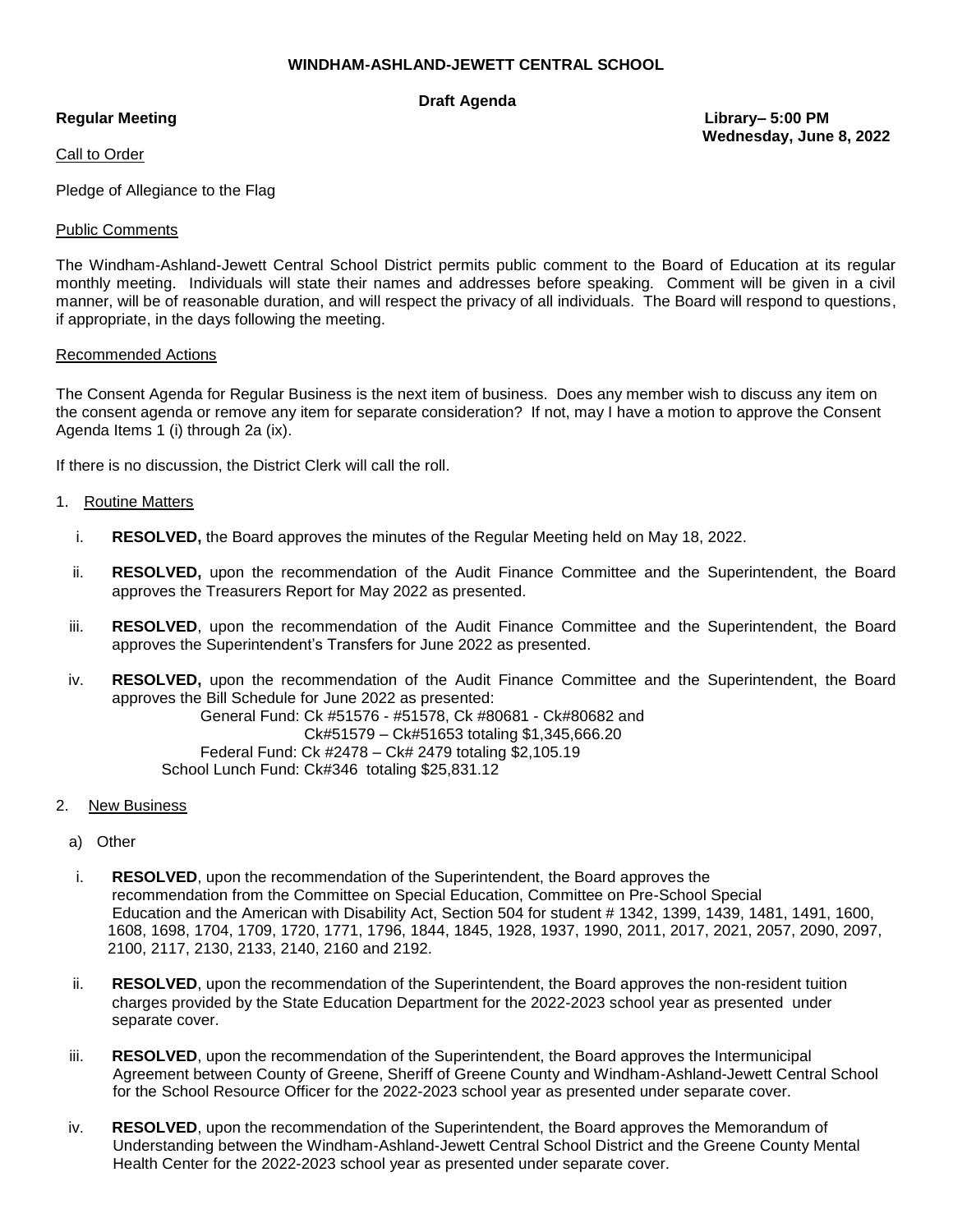- v. **RESOLVED**, upon the recommendation of the Superintendent, that the Board accepts the contract extension for Refuse/Garbage removal from County Waste – Ulster, LLC at the same pricing as the 2022-2023 contract for the fiscal year beginning July 1, 2022 and ending on June 30, 2023 as presented under separate cover.
- vi. **RESOLVED**, upon the recommendation of the Superintendent, the Board accepts the 2022 Capital Planning Services Agreement outlining the terms and conditions of employment of IBI Group Architects, Engineering and Landscape Architects as District Architects for a sum not to exceed \$353,000, as presented under separate cover.
- vii. **RESOLVED**, upon the recommendation of the Superintendent, the Board accepts the Donation of \$275.97 from The Ronald McDonald House Charities, to be used by the Guidance Department for the School Store.
- viii. **RESOLVED**, the Board accepts the \$1,500.00 donation from a community member whom wishes to remain anonymous, to be used for the Theodore Steven Scholarship.
- ix. **BOND RESOLUTION DATED JUNE 8, 2022 OF THE BOARD OF EDUCATION OF THE WINDHAM-ASHLAND-JEWETT CENTRAL SCHOOL DISTRICT AUTHORIZING NOT TO EXCEED \$5,655,000 AGGREGATE PRINCIPAL AMOUNT OF SERIAL GENERAL OBLIGATION BONDS TO FINANCE THE CONSTRUCTION, RECONSTRUCTION AND IMPROVEMENTS OF VARIOUS DISTRICT BUILDINGS, FACILITIES AND SITES, THE ACQUISITION OF ORIGINAL FURNISHINGS, EQUIPMENT, MACHINERY OR APPARATUS AT AN ESTIMATED MAXIMUM COST OF \$5,655,000, THE EXPENDITURE OF SUCH SUM FOR SUCH PURPOSES, LEVY OF TAX IN ANNUAL INSTALLMENTS IN PAYMENT THEREOF, AND DETERMINING OTHER MATTERS IN CONNECTION THEREWITH.**

**WHEREAS**, the qualified voters of the Windham-Ashland-Jewett Central School District (the "District"), at the annual meeting of such voters duly held on the 17<sup>th</sup> day of May, 2022, duly approved a proposition authorizing the issuance of serial general obligation bonds in an aggregate principal amount not to exceed \$5,655,000, to finance the construction, reconstruction and improvements of various District buildings, facilities and sites, including but not limited to athletic fields, courts and trails, and the acquisition of original furnishings, equipment, machinery or apparatus required for the purpose for which such buildings, facilities and sites are to be used and payment of incidental costs related, the expenditure of such sum for such purposes, and the levy of the necessary tax therefor, to be levied upon the taxable property of the District and collected in annual installments as provided by Section 416 of the Education Law;

NOW THEREFOR, BE IT RESOLVED BY THIS BOARD OF EDUCATION AS FOLLOWS:

Section 1. The District shall construct, reconstruct and improve various District buildings, facilities and sites, including but not limited to athletic fields, courts and trails and acquire original furnishings, equipment, machinery or apparatus required for the purpose for which such buildings, facilities and sites are to be used and payment of incidental costs related, at a maximum cost of \$5,655,000, as more particularly described in Section 3 hereof, and as generally outlined to and considered by the voters of the District at the annual District meeting held on May 17, 2022.

Section 2. The District is hereby authorized to issue its serial general obligation bonds (the "Bonds") in the aggregate principal amount of not to exceed \$5,655,000 pursuant to the Local Finance Law of New York, in order to finance the class of objects or purposes described herein.

 Section 3. The class of objects or purposes to be financed pursuant to this Resolution (the "Purpose") is the construction, reconstruction and improvements of various District buildings, facilities and sites, including but not limited to athletic fields, courts and trails, and the acquisition of original furnishings, equipment, machinery or apparatus required for the purpose for which such buildings, facilities and sites are to be used and payment of incidental costs related thereto.

Section 4. It is hereby determined and declared that (a) the maximum cost of the Purpose, as estimated by the Board of Education, is \$5,655,000, (b) no money has heretofore been authorized to be applied to the payment of the cost of the Purpose, and (c) the District plans to finance the cost of the Purpose from funds received from the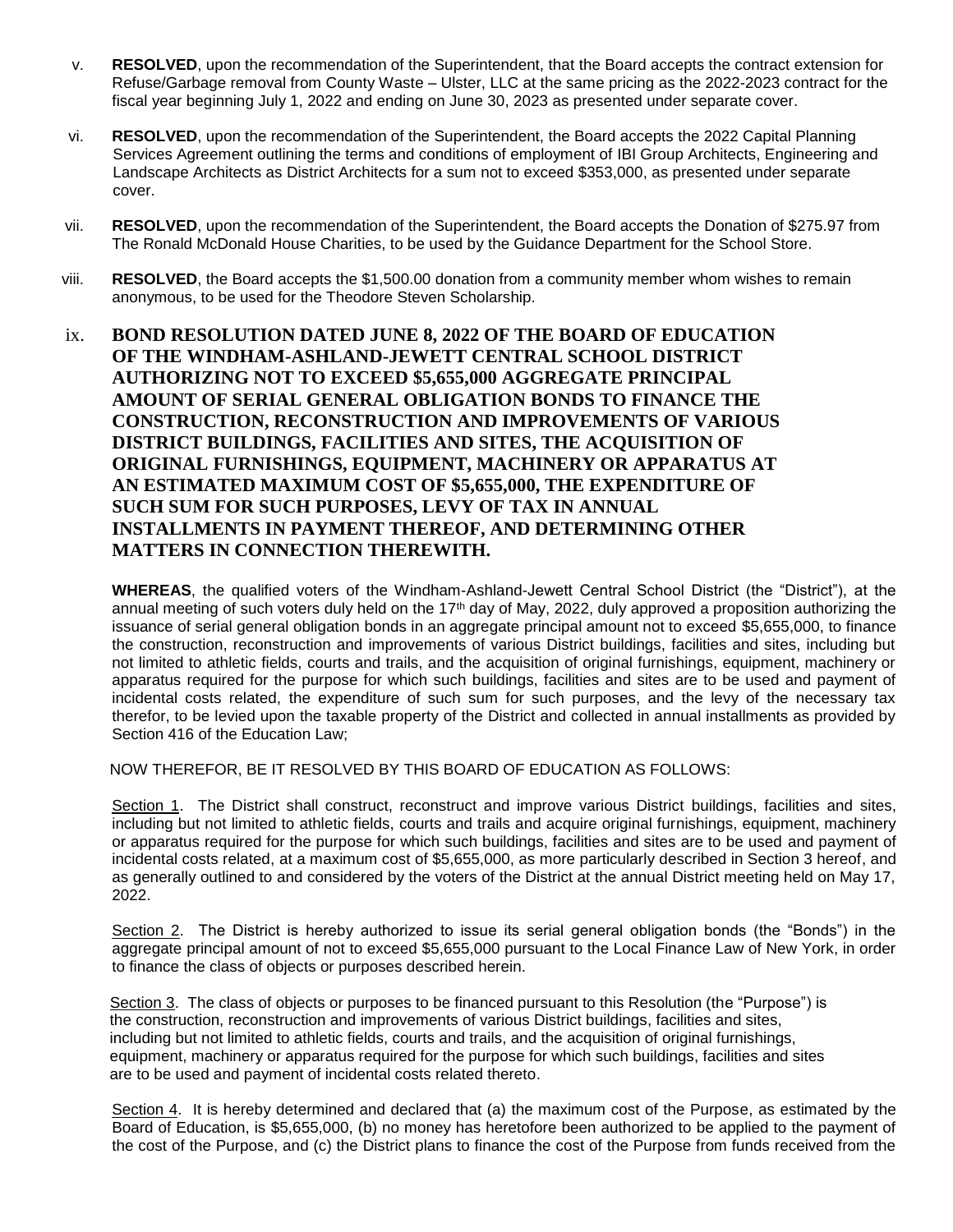State of New York as building aid, and funds raised by the issuance of the Bonds and bond anticipation notes hereinafter referred to.

Section 5. It is hereby determined that the Purpose is one of the class of objects or purposes described in Subdivision 97 of Paragraph a of Section 11.00 of the Local Finance Law, and that the period of probable usefulness of the Purpose is thirty (30) years.

Section 6. Subject to the provisions of the Local Finance Law, the power to authorize the issuance of and to sell bond anticipation notes in anticipation of the sale of the Bonds, including renewals of such notes, is hereby delegated to the President of the Board of Education, the chief fiscal officer.

Section 7. The power to further authorize the issuance of the Bonds and bond anticipation notes and to prescribe the terms, form and contents of the Bonds and bond anticipation notes, including the consolidation with other issues and the use of substantially level or declining debt service, subject to the provisions of this Resolution and the Local Finance Law, and to sell and deliver the Bonds and bond anticipation notes, is hereby delegated to the President of the Board of Education. The President of the Board of Education is hereby authorized to sign and the District Clerk is hereby authorized to attest any Bonds and bond anticipation notes issued pursuant to this Resolution, and the District Clerk is hereby authorized to affix to such Bonds and bond anticipation notes the corporate seal of the District.

Section 8. The faith and credit of the District are hereby irrevocably pledged for the payment of the principal of and interest on such Bonds and bond anticipation notes as the same respectively become due and payable. An annual appropriation shall be made in each year sufficient to pay the principal of and interest on such obligations becoming due and payable in such year. There shall be levied annually on all taxable real property of the District, a tax sufficient to pay the principal of and interest on such obligations as the same become due and payable.

Section 9. This Resolution shall constitute the declaration of the District's "official intent" to reimburse expenditures authorized by Section 1 with proceeds of the Bonds and notes, as required by United States Treasury Regulation Section 1.150-2.

Section 10. A summary of this Resolution shall be published by the District Clerk together with a notice in substantially the form prescribed by Section 81.00 of said Local Finance Law, and such publication shall be in each official newspaper of the District. The validity of the Bonds or of any bond anticipation notes issued in anticipation of the sale of the Bonds may be contested only if such obligations are authorized for an object or purpose for which the District is not authorized to expend money, or the provisions of law which should be complied with at the date of publication of this Resolution are not substantially complied with, and an action, suit or proceeding contesting such validity is commenced within twenty (20) days after the date of such publication; or if said obligations are authorized in violation of the provisions of the Constitution.

Section 11. This Resolution shall take effect immediately upon its adoption.

- 3 Correspondence
- 4 Important Dates

| June 20 | Juneteenth Day - No School                                      |
|---------|-----------------------------------------------------------------|
| 24      | Special Board of Education Meeting 5:15 p.m. - District Office  |
|         | Class of 2022 Commencement 6:00 p.m.                            |
| July 1  | Audit Finance Committee Meeting 2:15 p.m.                       |
|         | Reorganizational & Regular Board of Education Meeting 3:00 p.m. |

- 5 Superintendent's Report
- 6 Additions to the Agenda

# Public Comments

The Windham-Ashland-Jewett Central School District permits public comment to the Board of Education at its regular monthly meeting. Individuals will state their names and addresses before speaking. Comment will be given in a civil manner, will be of reasonable duration, and will respect the privacy of all individuals. The Board will respond to questions, if appropriate, in the days following the meeting.